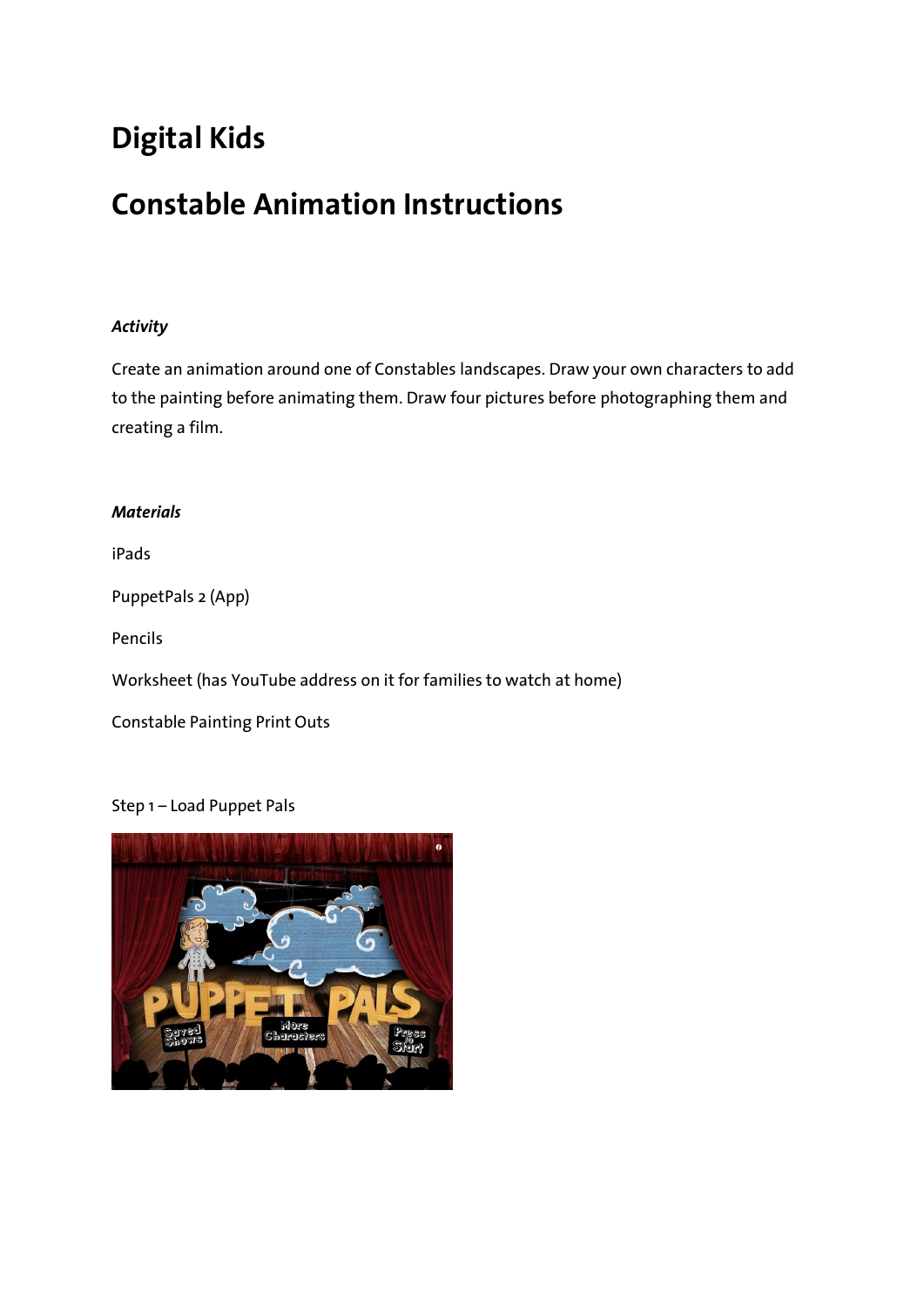Step 2 – Select "Add Actor from Photo". This will load the camera. Take a photo of the drawing and then follow the onscreen instructions to cut out the figure. Do this for the four drawings.



Step 3 – Select your four chosen actors

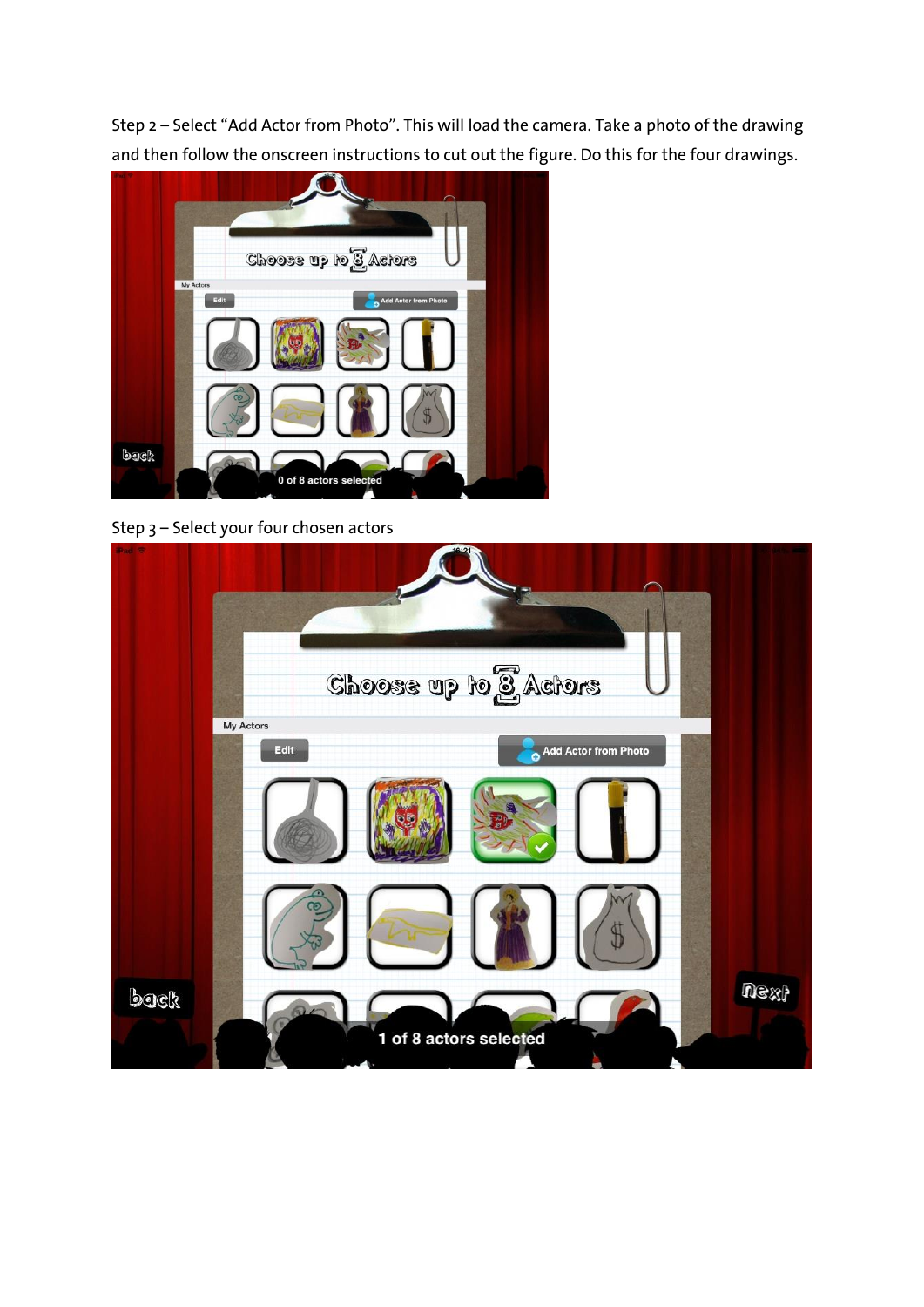Step 4 – Choose a Constable painting as a background. Take a photo of it by selecting "Add backdrop from photo".



Step 5 – As before, select your backdrop and press next.

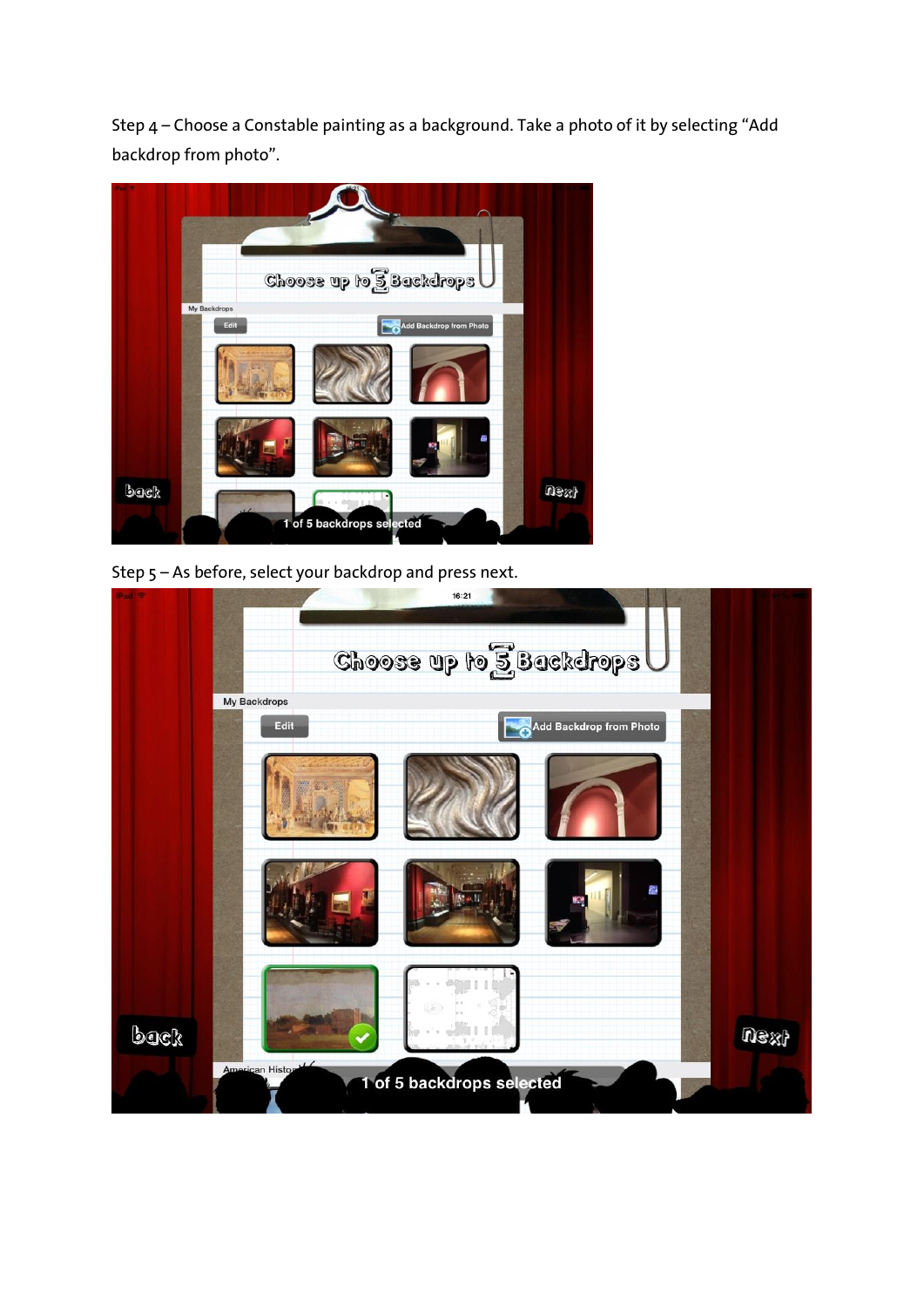Step 6 – This is the screen to act out the play. Move and resize the actors by pinching them. The app also records the voice so you can tell a story too. When you are record to record, press the



red button.

Step 7 – When you are finished press stop. To save press the disk button. When asked if you want to see the saved shows, say yes.

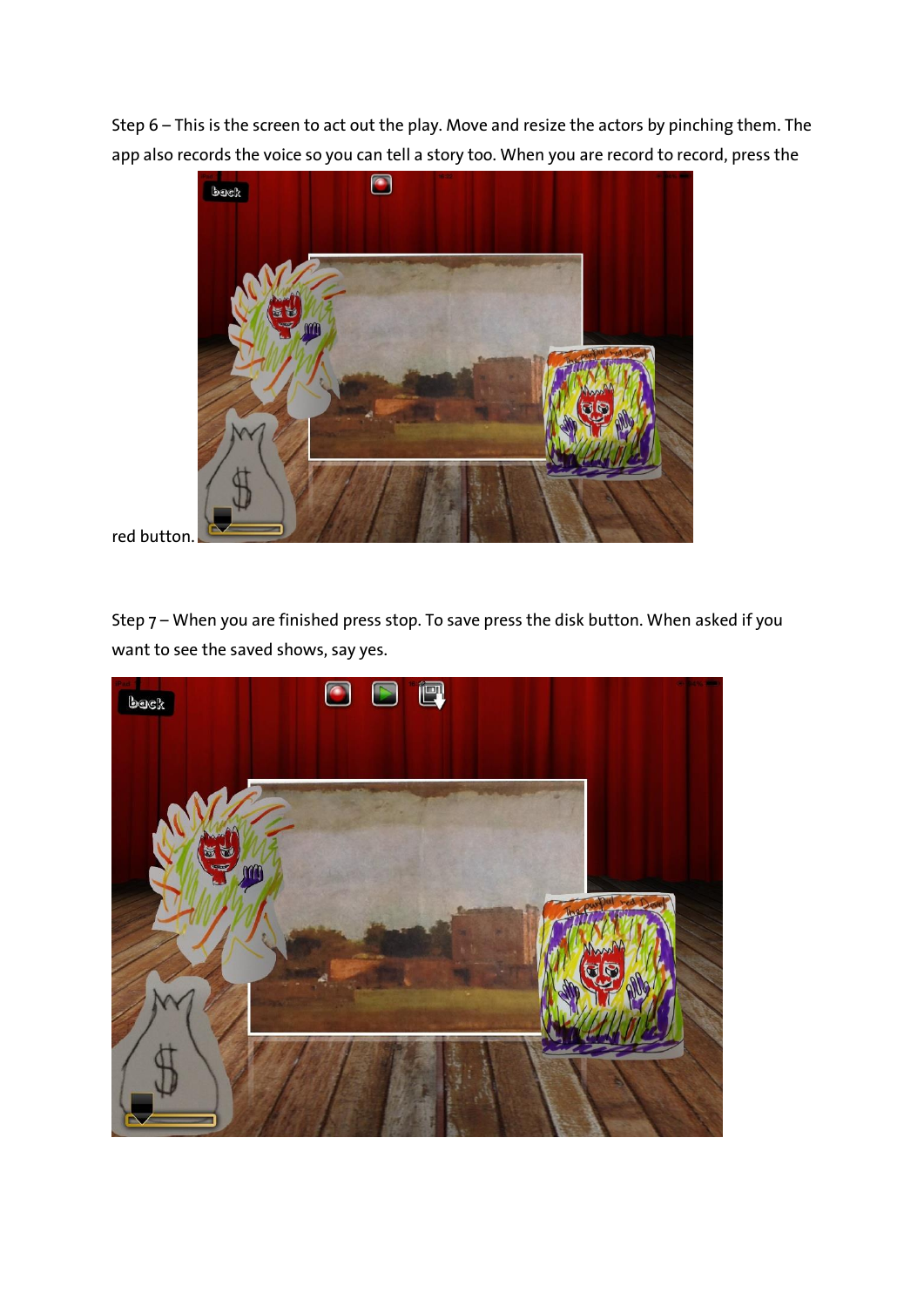

Step 9 – Export the film.